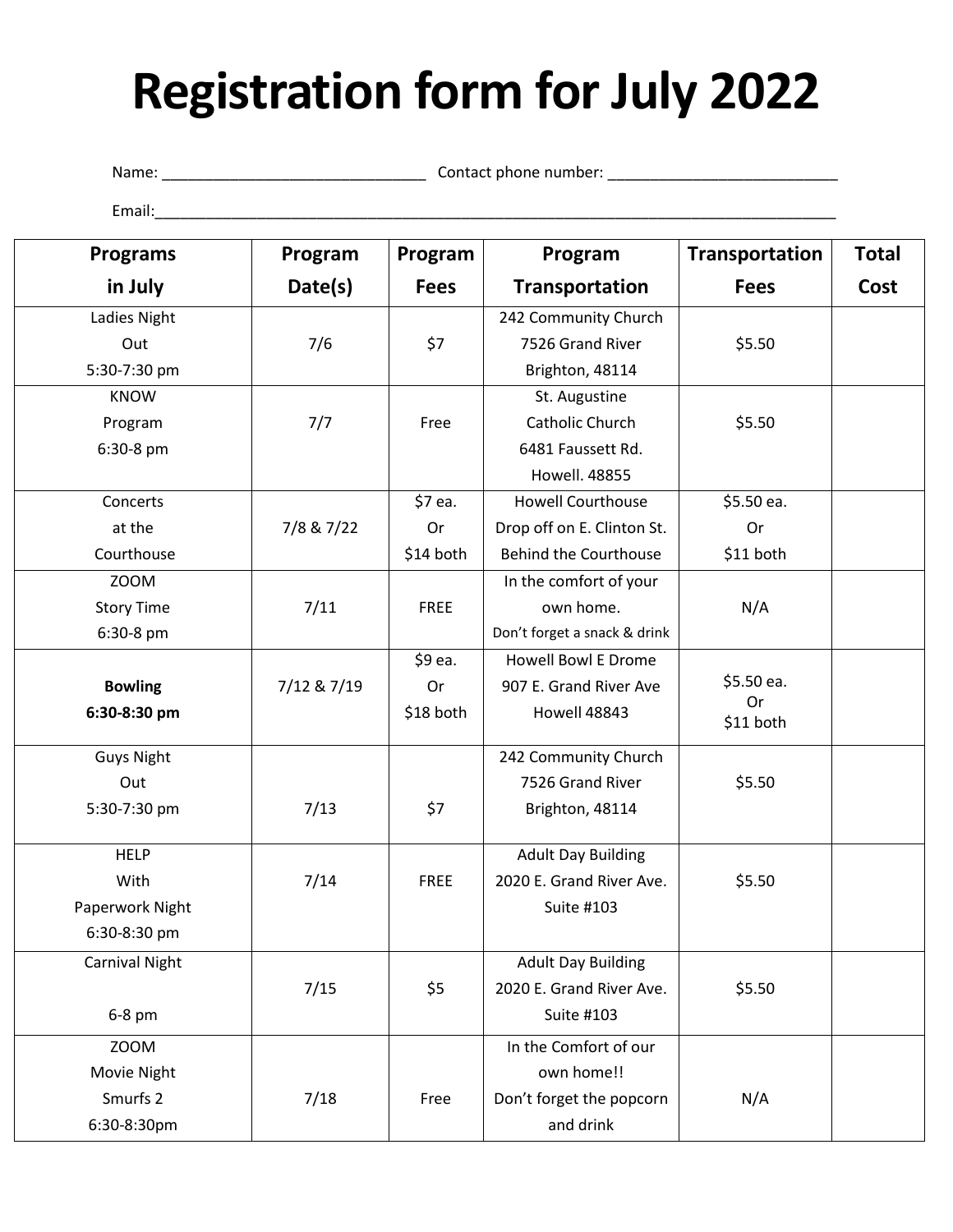| "Field of Dreams"             |             | \$5 ea.     | Alex's House                    | \$5.50 ea. |  |
|-------------------------------|-------------|-------------|---------------------------------|------------|--|
| Softball                      | 7/20 & 7/27 | Or          | 7850 Bishop Rd.                 | 0r         |  |
| 6:30-8 pm                     |             | \$10 both   | Brighton, 48116                 | \$11 both  |  |
| <b>Bible Adventures</b>       |             |             | St. Augustine                   |            |  |
| With                          | 7/21        |             | Catholic Church                 | \$5.50 ea. |  |
| Miss Hayley                   | &           | <b>FREE</b> | 6481 Faussett Rd.               | 0r         |  |
|                               | 7/28        |             | Howell. 48855                   | \$11 both  |  |
| <b>ZOOM</b>                   |             |             | In the comfort                  |            |  |
| 1 and DONE!                   | 7/25        | Free        | of your                         | N/A        |  |
| $6:30-8$ pm                   |             |             | Home                            |            |  |
| <b>Demolition Derby</b>       |             |             | <b>Fowlerville Fair Grounds</b> |            |  |
| 6:30-11 pm                    | 7/26        | $$10-$15$   | All Details as it gets          | \$5.50     |  |
|                               |             |             | closer                          |            |  |
| Movie Night                   |             |             | 242 Community Church            |            |  |
| <b>Teenage Mutant Turtles</b> | 7/29        | \$7         | 7526 Grand River                | \$5.50     |  |
| 5:30-7:30 pm                  |             |             | Brighton, 48114                 |            |  |

| <b>Total Program Fee:</b>        |  |
|----------------------------------|--|
| <b>Total Transportation Fee:</b> |  |
| <b>Total Amount Owed:</b>        |  |

### **Method of Payment**

**Cash \_\_\_\_\_\_\_ Check #\_\_\_\_\_\_\_ Money Order #\_\_\_\_\_\_\_\_**

## **PLEASE MAKE CHECKS PAYABLE TO LCCC OR LIVINGSTON COUNTY CATHOLIC CHARITIES. MAIL ALL FORMS TO: SPECIAL MINISTRIES 2020 E. GRAND RIVER suite # 104 HOWELL, MI. 48843**

#### **THANK YOU!**

**Please Contact BROOK at (810) 588-1909 if payment arrangements or scholarships are needed. All efforts are made to not turn participants away.**